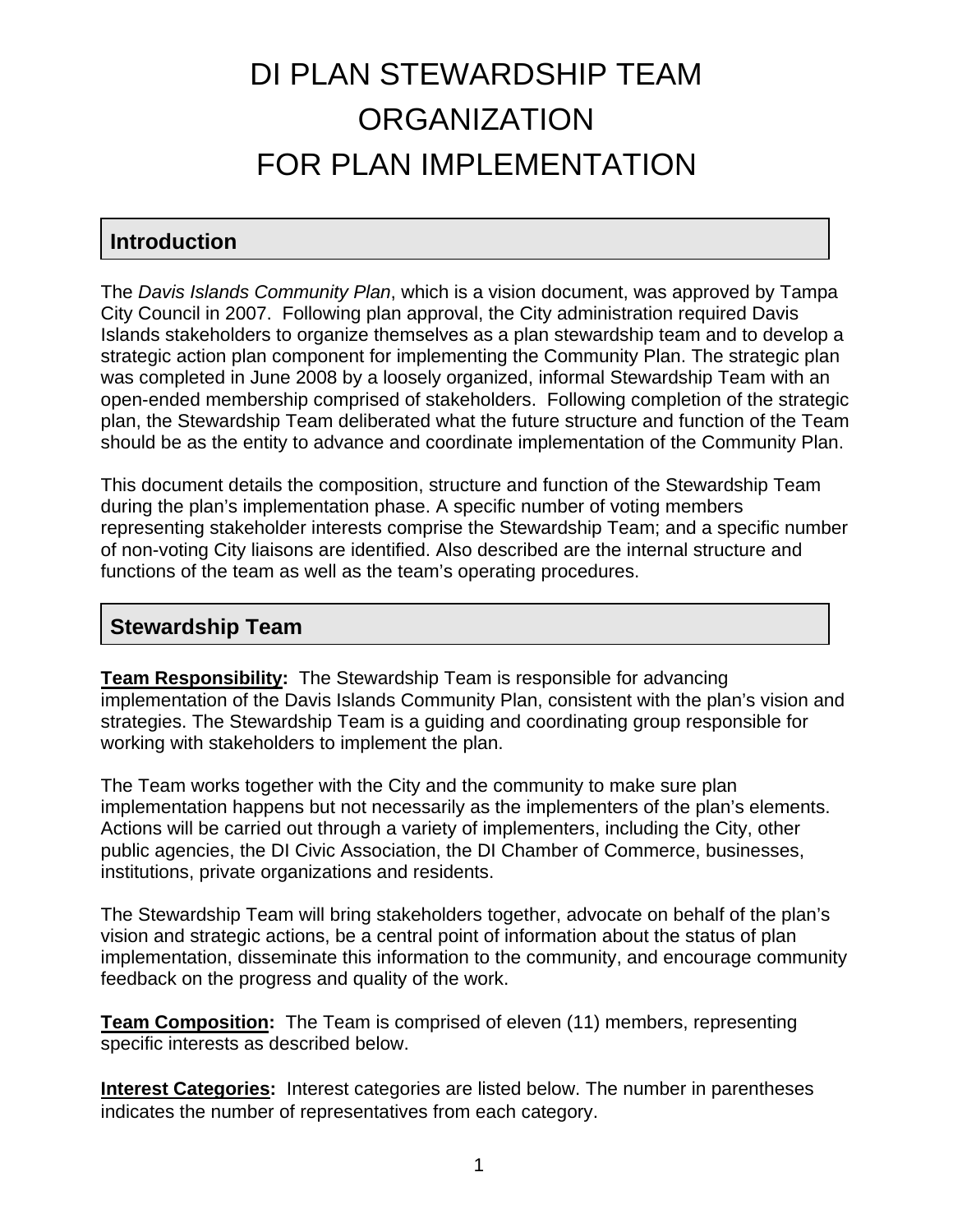- Davis Islands Civic Association (1)
- Davis Islands Chamber of Commerce (1)
- Davis Islands Garden Club (1)
- Tampa General Hospital (1)
- Aviation Authority / Peter O. Knight Airport (1)
- Davis Islands Resident (4)
- DI Village Center property owner, business owner or business employee (2)

**Member Length of Term:** Team Members representing organizations, which appoint them to the Stewardship Team, do not have terms. Team Members representing themselves volunteer and are elected to serve a term. The initial elected-member terms (beginning in January 2009) are staggered, with three (3) members serving a two-year term and three (3) members serving a three-year term. Succeeding terms are three-year terms.

**Member Alternates:** A member may designate an alternate, to be confirmed by the Team, to attend meetings that the member is unable to attend and to vote on the member's behalf.

**Team Meetings:** Meetings are held quarterly, usually the second Tuesday in February, May, September and November. The Team may replace any member who misses a total of three (3) consecutive meetings. A member is not considered absent if the member's designated alternate attends meeting on the member's behalf.

#### **Team Structure and Function:**

#### TEAM

The eleven-member Team elects a Chair, Vice Chair and Recording Secretary. Officers are elected annually. Officers comprise an executive committee which can have specified duties in addition to those listed below, if authorized by the Team.

Chair (Team Leader) – represents group to others; prepares Team meeting agendas; sets meeting schedule and reserves meeting location; delegates tasks as appropriate.

Vice Chair – assumes the responsibilities of the chair when the chair is unable to do so; willing to serve as chair-elect; may have other responsibilities as delegated by chair.

Recording Secretary – records the proceedings of the team meetings as summary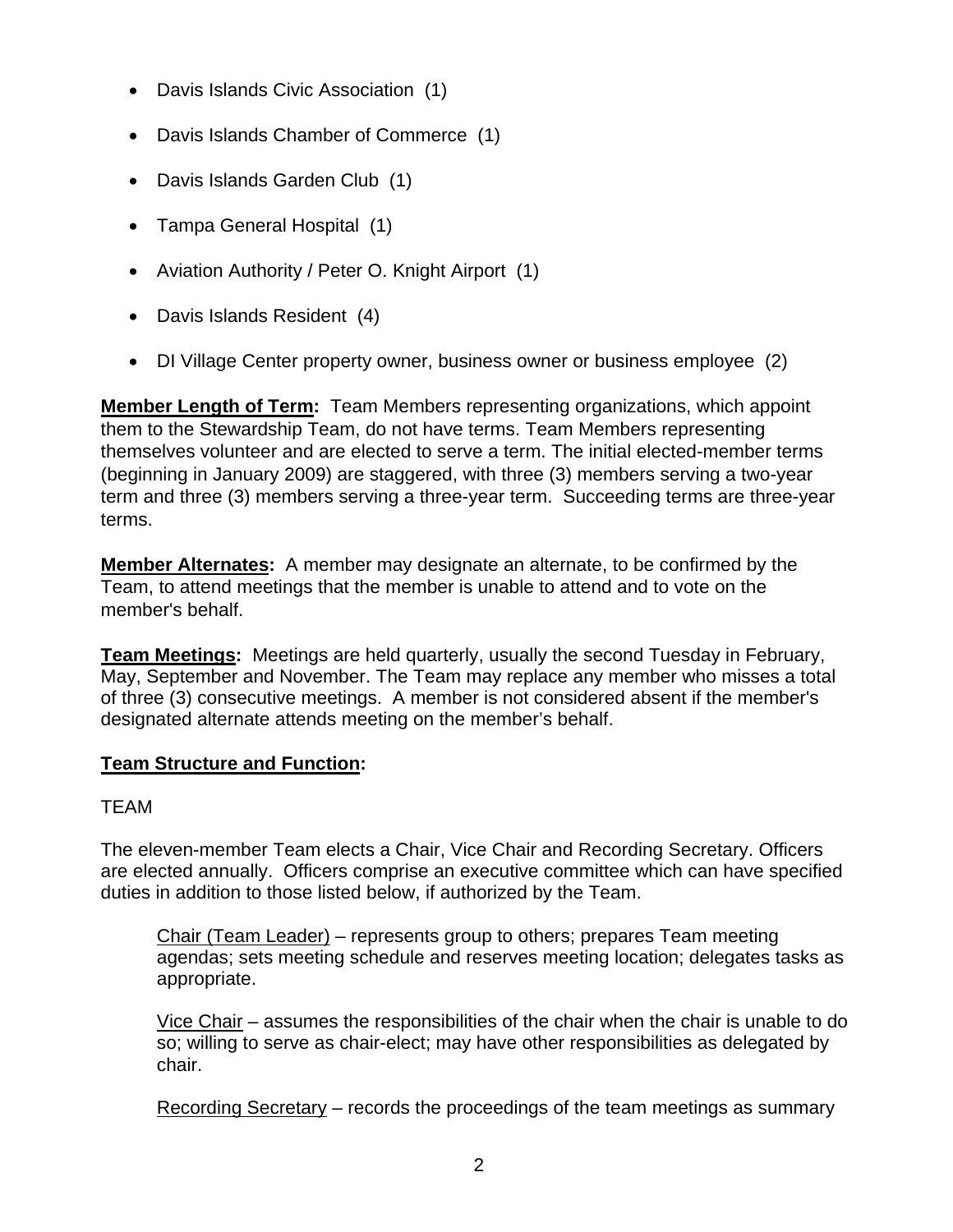minutes for approval by the Team; maintains the records of the Team including minutes and correspondence.

# PUBLIC RELATIONS/OUTREACH

Public Relations/Outreach activities can be divided among team members or assigned to one team member, as deemed appropriate by the Team. Activities include advertising the meetings and other activities of the Stewardship Team; writing a quarterly article for the DI Community News; writing a biannual article for DICA newsletter; providing timely information updates for DICA/other stakeholder websites; and working with the team to compile an annual report on the "State of the Islands' Vision", which summarizes the past year's progress in making the Plan's vision a reality; and disseminating the report. Maintaining community interest in the work of the Stewardship Team and inviting participation from the community also fall under public relations/outreach activities. For example, an annual informal, interactive community forum could be organized to educate and encourage participation in plan implementation.

#### WORK GROUPS

One way to organize to advance plan strategies is to form work groups, chaired by a Team member and organized around plan focus areas. Members of the work groups can be Team members as well as Islands residents and other stakeholders who are not Team members. Minimally, work group meet monthly except on those months that the Team meets. Work groups report to the Team on their progress, for needed direction from the Team, and for needed action by the Team. A delineation of the focus areas of each work group is suggested, as follows:

- 1. Community Identity, Appearance and Heritage
- 2. Getting Around
- 3. Parks, Environment and Utilities
- 4. Village Center, Homes and People

# **Operating Procedures**

Meetings of the DI Plan Stewardship Team are conducted as informally as possible, relying on Robert's Rules of Order to resolve procedural issues. In addition, the Team follows the procedures described below:

#### **A. Meetings Open to Public; Meeting Notice**

All meetings of the DI Plan Stewardship Team are open to the public, and the meeting location will be accessible by the public. Notice of Team meetings will be posted on the DI Civic Association website at davisislandscivic.com a reasonable time prior to the meeting, but no later than 24 hours before a meeting. Members will receive the meeting agenda and any accompanying meeting material via email. Others who have requested meeting notice will be sent the meeting agenda and materials via email. The emailing list will be updated and revised as needed during the year.

#### **B. Record of Meetings**